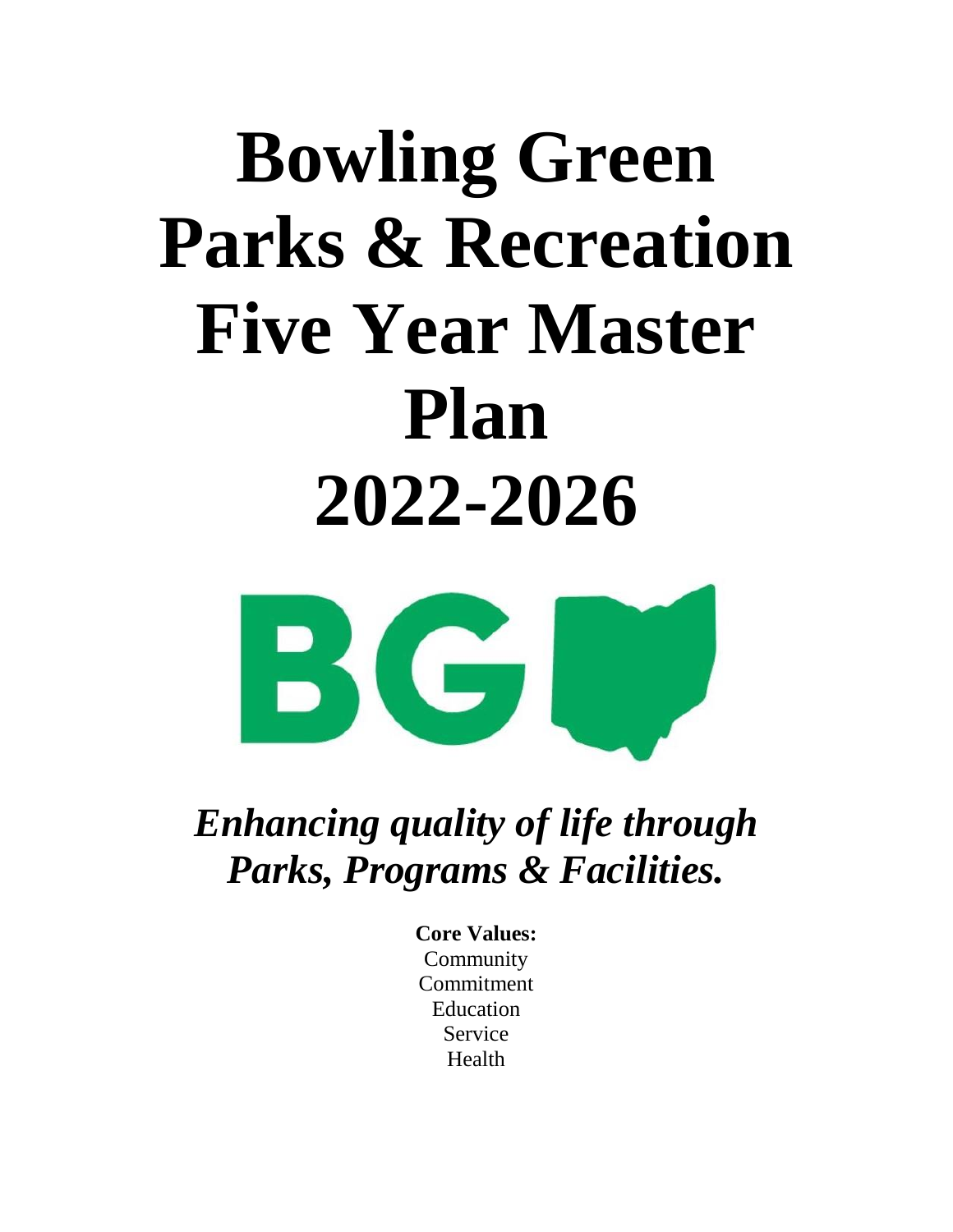#### **PROCESS**

The planning process was begun very early for this five-year plan to ensure that there was enough time for all of the steps prior to having to make the decision on the amount for the next levy. That proved to be a very good decision when something called COVID 19 came along and forced some postponements!

- Community Focus Group Meetings (5 were scheduled, 4 were held, the last one was cancelled due to COVID) – October 2019 – March 2020
- Recreational Needs Survey was designed and ready to mail in March 2020; this was postponed due to COVID. Survey was redesigned and administered in March 2021.
- Preparation of Major Financial Needs Document (mostly facilities  $\&$ infrastructure for the next five years) – March 2021
- Park Board & Foundation Retreat (SWOT Analysis) August 2021
- Staff Retreat (SWOT Analysis) August 2021
- Review of current Five-Year Plan
- Continual discussion and interaction with citizens and users

#### **PARAMETERS & ASSUMPTIONS**

- When putting together the last five-year plan BGPR's biggest priority was to maintain the acreage and facilities that we have. The department had experienced tremendous growth over the last 15 years prior in order to meet the needs of our citizens. The time had come to focus on taking care of what we have, especially some of our aging facilities and infrastructure so that we can continue to meet citizens needs for years to come. This new five-year plan will be a continuation of that theme; maintaining the parks, programs & facilities!
- Revenue sources will remain through the five-year span levy, fees for service and income tax.
- The levy that was put on the ballot in November 2021 was a five-year, replacement levy at the same milage. The decision to keep the milage at the same amount was due to the uncertainty of the economic climate due to COVID and not wanting to ask citizens to pay significantly more in taxes. With that decision though comes the understanding that this money will maintain the parks, programs & facilities. This will not allow for significant growth in the parks, programs & facilities.
- The City's lease with the BG Country Club is currently through 2025; for the purposes of this plan we assume that the City will renew that lease. This is however up to the discretion of the Mayor & City Council and is not something decided by BGPR or its advisory board.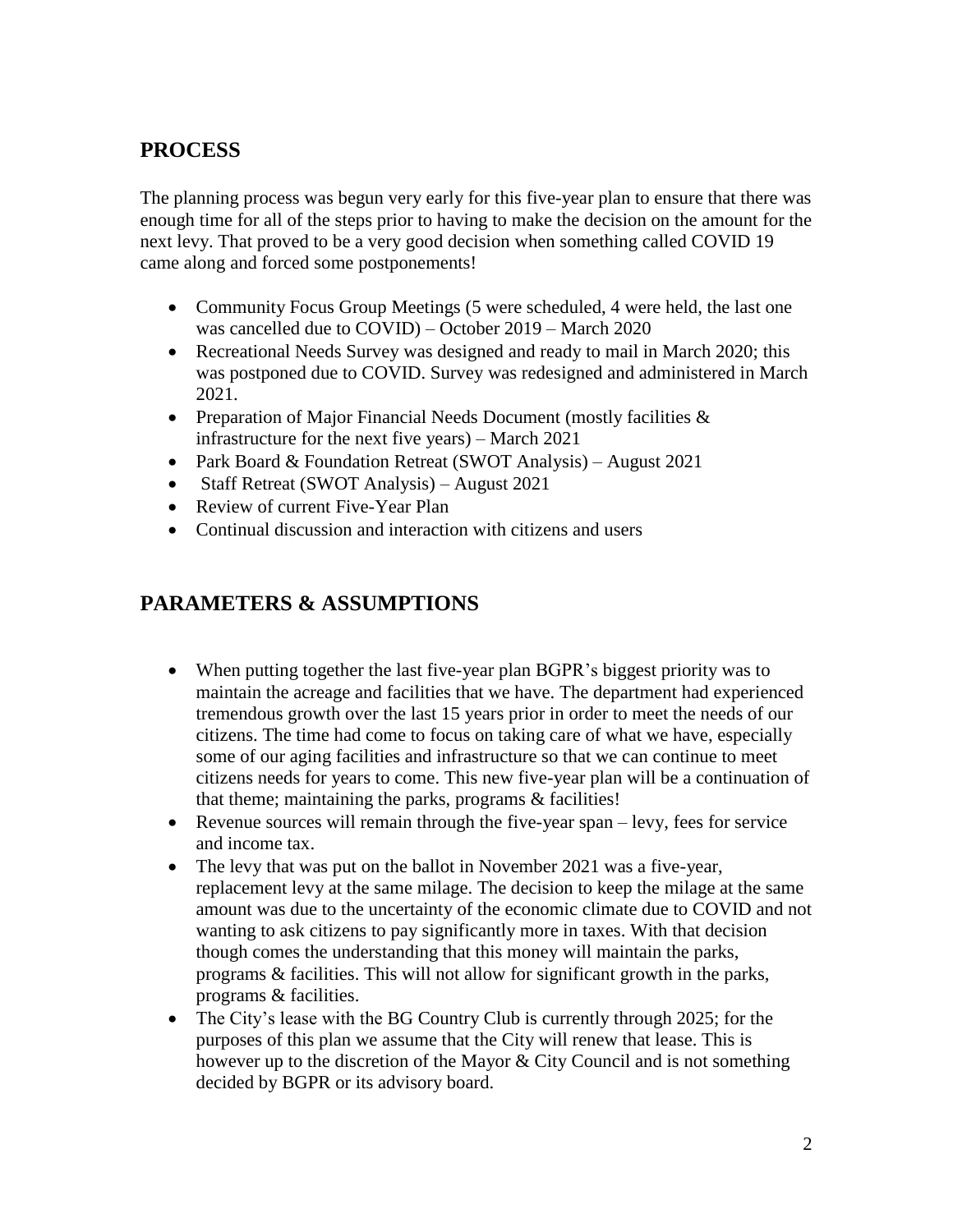- Accomplishing all of these items in the five-year span will be dependent on donations, grants, partnerships and the support of our Foundation.
- The priority in terms of which year each item will be accomplished will be determined with the budget process and goals established each year of the fiveyear span. This plan will also be revisited annually to track progress and revise as necessary.
- Items that we can't control or forecast beyond the current budget year: minimum wage, price tag for projects that will have to be bid out and the overall health of the economy (especially with continued impact due to COVID).
- The needs and desires of the citizens always seem to be greater than our financial resources so to that end the department always seeks to prioritize what we provide by working with local agencies and facilities that provide similar recreational services so as not to duplicate these services.
- As with all plans this is a living, breathing, fluid document. Try as we may to plan there will be things that surface which require adjustment and may cause projects to be moved forward or pushed back.

## **PARKS**

#### **BG Athletic Fields**

- Continue to expand and enhance the outdoor obstacle course while maintaining the native areas included in that section.
- Add storage shed for obstacle course equipment and maintenance equipment. Work with BGHS art teachers and students to have murals painted on this shed.
- Add shade structures

#### **Bellard Park – maintain as is**

#### **Black Swamp Preserve – work with joint owner WCPD**

#### **Carter Park**

- Continue to manage the established natural area
- Replace both playgrounds with an Inclusive Playground partnering with Wood County Plays
- Hub building/garage/park restroom LED lighting upgrades
- Pave hub building axis drives & entire parking lot
- Softball field fencing repairs/replacement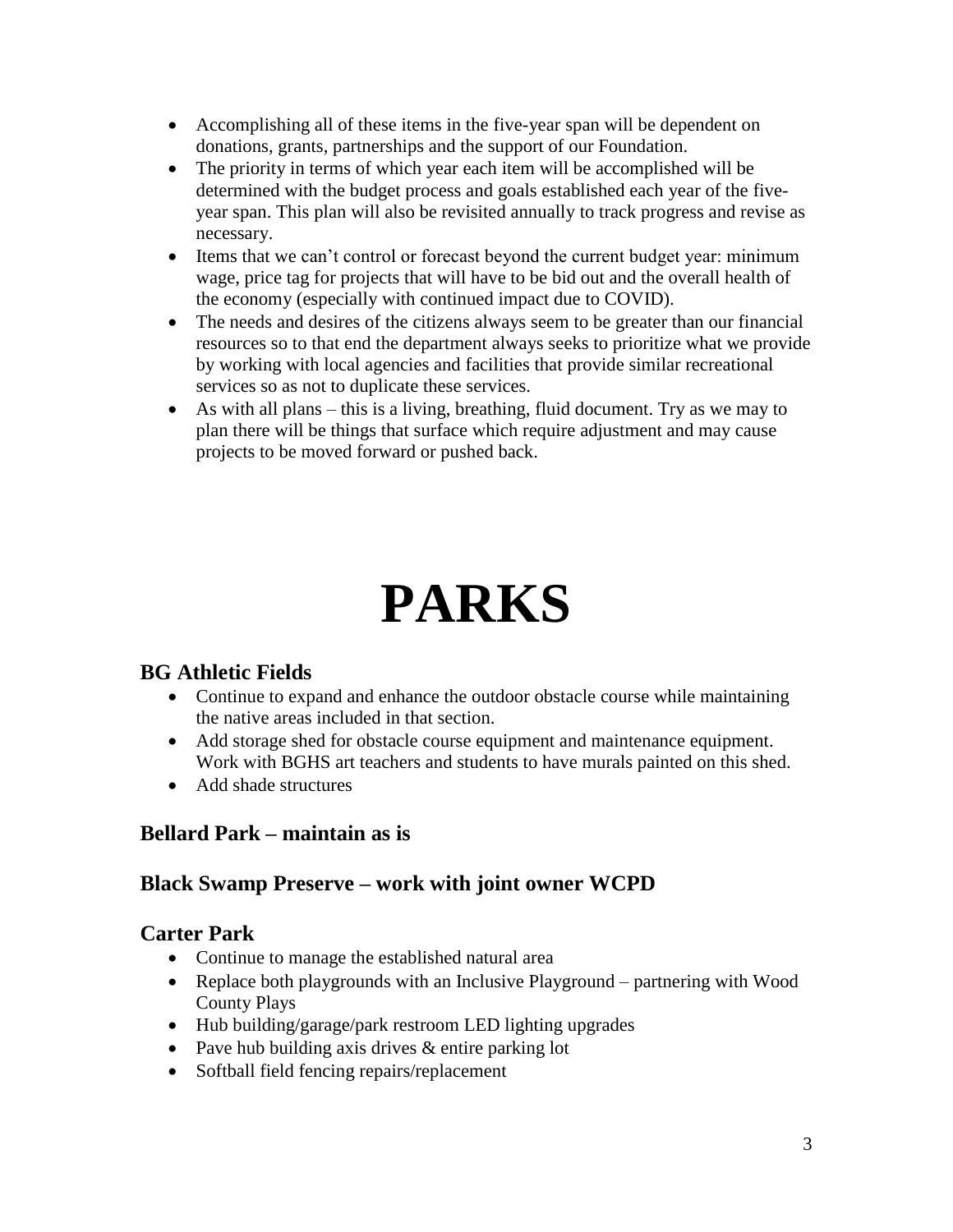- Build four outdoor pickleball courts at front of the park near the water tower fundraising for this will be done in partnership with a group of pickleball enthusiasts and the support of our Foundation
- Disc Golf course upgrades to increase the challenge level of some holes partnering with GAS Disc Golf & Visit BG

#### **City Park**

- Stone Shelter new shingle roof  $\&$  patio
- Needle Hall new roof
- Kiwanis Shelter new metal roof
- Maintenance Building new roof
- Replace Rink/East restroom roofs
- Pave loop & parking lots
- Add paved walking trail around the loop (in all spots possible)
- Backflow installation
- Wall refurbishment
- Horseshoe area reconfigured leaving one or two pits  $\&$  adding concrete cornhole sets and other newer outdoor game features
- Maintenance garage expansion/roof replacement/office upgrades/salt storage area
- Add permanent benches to Needle Hall stage area
- Add shade structures at Eli Joyce Ball Diamond
- Add shade structure by skatepark

#### **Conneaut/Haskins Park – maintain as is**

#### **Dunbridge Soccer Fields**

• Change irrigation system to domestic water supply/abandon well

#### **Raney Playground – maintain as is**

#### **Ridge Park**

- Replace concrete entry leading to sidewalk/add handicap parking space(s)
- New storm sewer tap when W/S abandon line running through park

#### **Simpson Garden Park**

- Two art sculptures are in the works to be added when complete
- This park will have its own master plan updated. Gardens are ever changing; its anticipated that several of the gardens will need to undergo a change in design/refresh.
- Potentially add third bay to storage facility
- Continue Paving Trails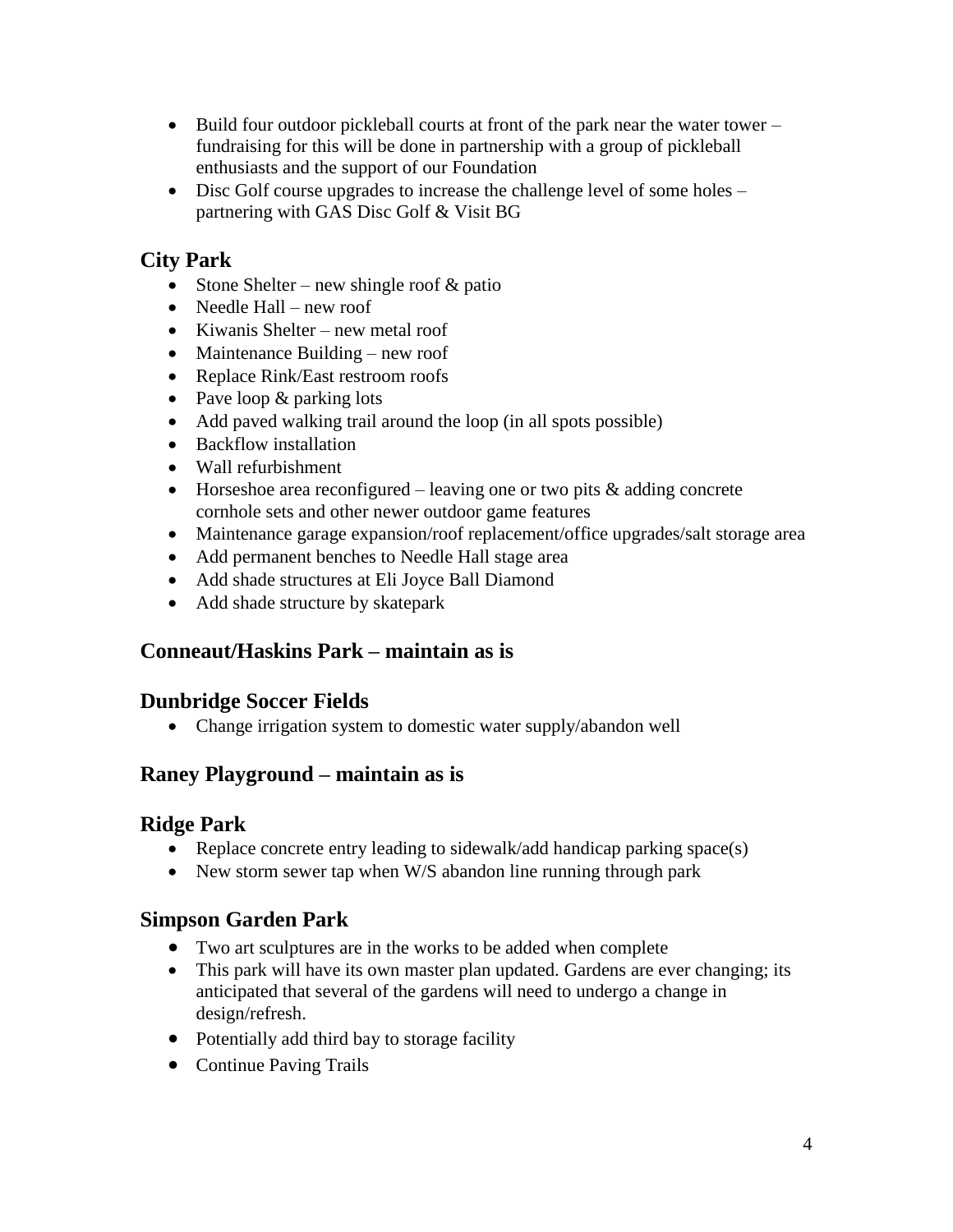#### **Wintergarden/St. John's Nature Preserve**

- Replace HVAC in the Rotary Nature Center
- Nature room/office remodel/improvements (insulation, drywall/paint, carpet tiles)
- New property development: trails, overlook, benches & rustic shelter
- Feasibility study on small wetland area in new acreage
- Native plantings project in front section of park (started in 2021, should be completed by 2024)
- Additional parking area either on the new acreage or additional row of angled paved parking down entrance road
- Updates to Sader garage (siding, gutters, garage doors, electric)
- Continue to follow the parks ecological restoration plan

#### **System Wide:**

- ADA Issues continue to be addressed at all parks these can be costly!
- New entry signs at all parks; the recycled lumber signs are faded
- Begin adding and/or upgrading security cameras
- Convert all outdoor restrooms to timed locks so they can be secured when parks are closed
- Work with City Arborist to maintain trees located within the parks

### **PROGRAMS**

#### **BGPR will continue to provide the wide variety of programs, classes and events for all ages. Some of the major areas that we are looking to increase, modify or expand in the next five years are:**

- Continue to keep with current and evolving fitness trends in our Group Fitness Classes
- Further develop Family Recreational programming and events
- Seek out opportunities to partner with other agencies in developing programs for select demographic groups that are harder to reach or where working with agencies helps us expand our reach with existing demographics.
- Work on developing communication and relationships with local athletic departments to better reach out to athletes of a younger age so that we can develop more fitness programs geared towards engaging them.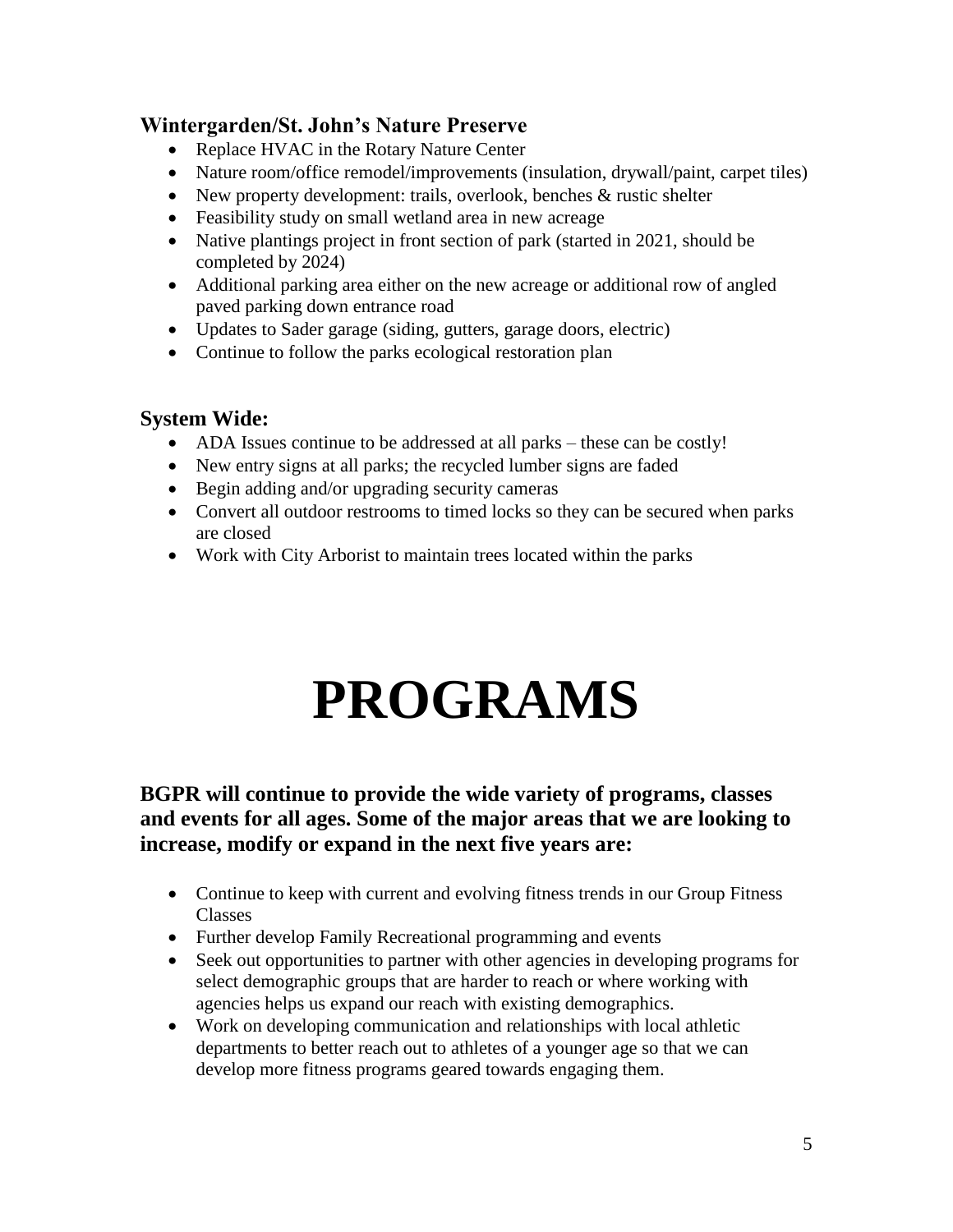- Continue to find a balance between revenue generating programs and free programs/events for the community.
- Work with the City's new Community Affairs Coordinator in improving our outreach and helping to get the word out about our facilities, programs, and events.
- Running/Walking Clubs
- Natural Resources program staff will look to increase sustainability programs by working with the City's Sustainability Coordinator
- Continue to work with partners & sponsors (examples of major partners are BG Schools, Library & WCCOA)

## **FACILITIES**

#### **For All Facilities:**

- ADA Issues
- LED Lighting Upgrades necessary
- Continually review rental policies & prices

#### **Trails**

• Help to connect parks via trails throughout the city (walking  $\&$  biking) – this will probably not mean funding from our budget but helping through partnerships, grants, etc.

#### **City Pool & Waterpark**

- Speed Slide this will more than likely be obtained through sponsorships and fundraising but as this facility enters year number ten it would be advantageous to add a new component to keep numbers and revenues up.
- Replace pool VGB drain covers
- Replace sand filter media
- Pool pumps/motors refurbishment
- Replace diving boards
- Refinish zero depth swing post/cover
- Replace shade umbrellas

#### **Community Center \*some costs are split with the building partners\***

- Projects for replacement or renewal around 2025 include: Roof, HVAC Renovation, Electrical, Windows & Doors, Plumbing, Masonry, Paving & Interior Painting.
- Estimated lifespan for other items is 20 25 years and the building opened in 2005 so we need to plan for  $2025 - 2030$  time-frame. We will need to continue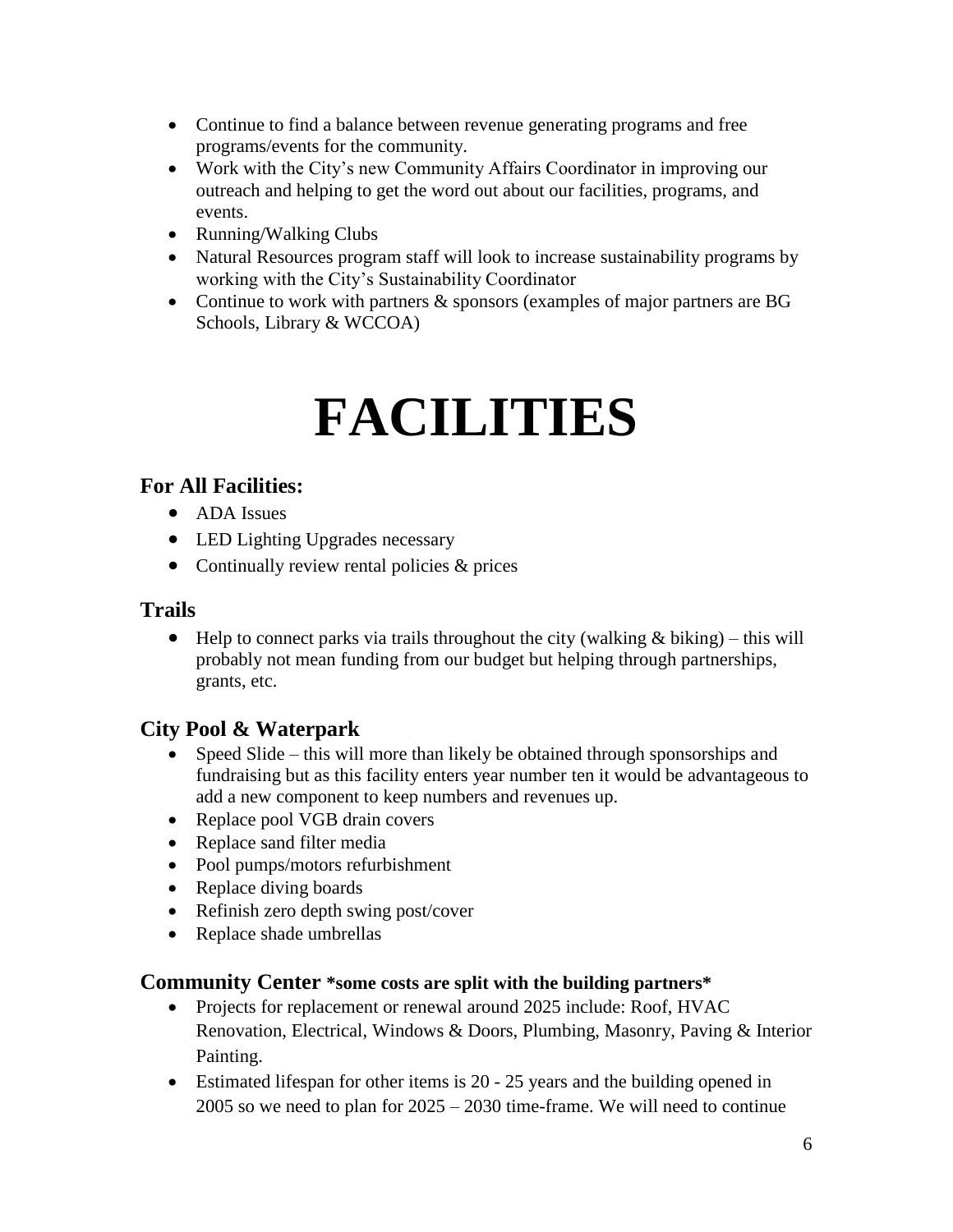putting aside money each year to pay our portion of these repairs. This is the worst-case scenario and some of these items may or may not need to be completely renovated within this time frame.

- Exterior analysis leaks, caulk, entry gutters, etc.
- Parking lot island cut through(s)
- Replace break room counters
- Replace fitness flooring
- Reconfigure front desk area/partitions/back counter
- Continue conversion of KKC to game/party room

#### **Simpson Building**

- Replace office/banquet room windows
- Update hallway replace paneling, remove popcorn ceiling
- Backflow installation
- Replace meeting room countertops/sink

#### **Veterans Building**

- Office furniture & computer in small office
- Condenser fencing/RHU floor drain
- Sound engineer analysis of atrium & follow recommendations

# **ADMINISTRATION**

- Assist with the Community Action Plan
- Create a Long-Range Infrastructure Plan (LRIP)
- Create a Land Acquisition Policy
- Work on Succession Planning Within the Department
- Address Workload of Maintenance Employees
- Work with the Foundation to update Donation & Memorial Policies have a book of opportunities available
- Support the Foundation in their fundraising efforts
- Work with BGSU Rec Center, Wood County Hospital & Woodlane on opportunities for citizens to access indoor pool opportunities